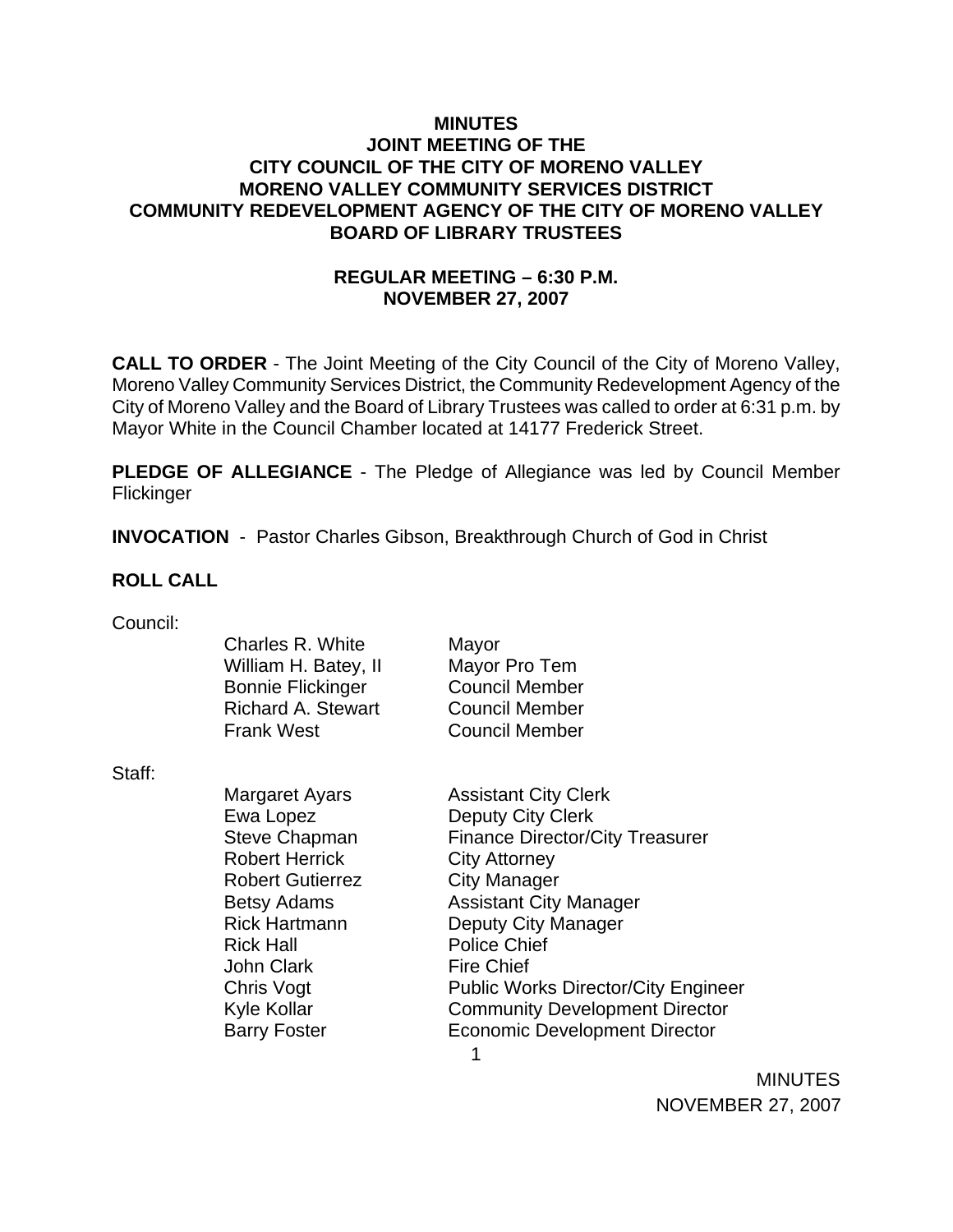Steve Elam Administrative Services Director Denese Wilson-Beilke Human Resources Director Cynthia Pirtle Director of Library Services Mike McCarty Parks & Community Services Director Angela Rushen Assistant to the City Manager

City Manager introduced Kyle Kollar, Community Development Director.

## **JOINT CONSENT CALENDARS (SECTIONS A-D) OF THE CITY COUNCIL OF THE CITY OF MORENO VALLEY, MORENO VALLEY COMMUNITY SERVICES DISTRICT, COMMUNITY REDEVELOPMENT AGENCY OF THE CITY OF MORENO VALLEY AND THE BOARD OF LIBRARY TRUSTEES**

Mayor White opened the agenda items for the Consent Calendars for public comments, there being none, public comments were closed.

## **A. CONSENT CALENDAR** - **CITY COUNCIL**

- A1. ORDINANCES FIRST READING BY TITLE ONLY Waived reading of all Ordinance Introductions and read by title only.
- A2. MINUTES REGULAR MEETING OF NOVEMBER 13, 2007 (Report of: City Clerk's Department)

**Recommendation:** Approve as submitted.

 A3. PA04-0058 – APARTMENT COMPLEX – AGREEMENT AND BONDS FOR PUBLIC IMPROVEMENTS, AROUND THE NORTHEAST CORNER OF PERRIS BOULEVARD AND EUCALYPTUS AVENUE, DEVELOPER: PERRIS ISLE LIMITED PARTNERSHIP, A CALIFORNIA LIMITED PARTNERSHIP, MERCED, CA (Report of: Public Works Department)

## **Recommendation:**

- 1. Accept the Agreement and Bonds for Public Improvements;
- 2. Authorize the Mayor to execute the Agreement;
- 3. Direct the City Clerk to forward the signed Agreement to the County Recorder's Office for recordation; and
- 4. Authorize the City Engineer to execute any future time extension amendments to the agreement, subject to City Attorney approval, if the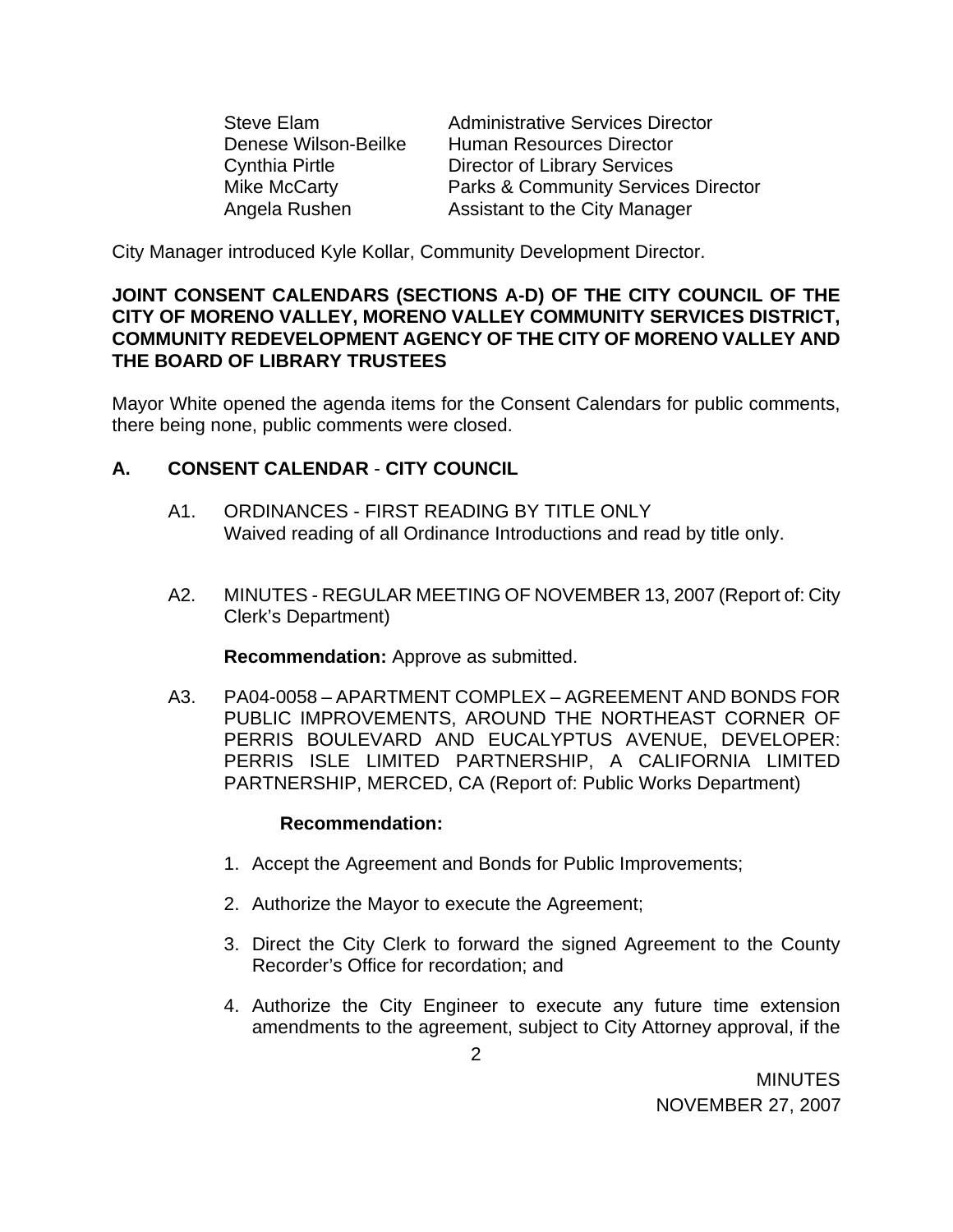required public improvements are not completed within said timeframe.

A4. WARRANT REPORT – SEPTEMBER 30, 2007 (Report of: Finance Department)

## **Recommendation:**

1. Adopt Resolution No. 2007-131.

#### Resolution No. 2007-131

 A Resolution of the City Council of the City of Moreno Valley, California, Approving the Warrant Report Dated September 30, 2007

A5. TRACT 32710 – SINGLE FAMILY RESIDENTIAL – ACCEPT FINAL MAP, AGREEMENT, AND BONDS FOR PUBLIC IMPROVEMENTS, OCALA COURT, NORTH OF IRONWOOD AVENUE AND EAST OF HEACOCK STREET, DEVELOPER: ISAAC GENAH AND GLORIA M. GENAH, TRUSTORS AND TRUSTEES OF THE CSA REVOCABLE TRUST DATED SEPTEMBER 10, 1993, LA HABRA HEIGHTS, CA, AND HANSON A. H. HO, TRUSTEE OF THE HO 2001 FAMILY TRUST, SAN DIMAS, CA 91773 (Report of: Public Works Department)

#### **Recommendation:**

- 1. Approve Tract 32710, authorize the City Clerk to sign the map and transmit said map to the County Recorder's Office for recordation;
- 2. Accept the Agreement and Bonds for Public Improvements;
- 3. Authorize the Mayor to execute the Agreement;
- 4. Direct the City Clerk to forward the signed Agreement to the County Recorder's Office for recordation; and
- 5. Authorize the City Engineer to execute any future time extension amendments to the agreement, subject to City Attorney approval, if the required public improvements are not completed within said timeframe.
- A6. BID AWARD TO MULTIPLE VENDORS FLEET VEHICLES (BID NO. 07/08-03) (Report of: Finance Department)

## **Recommendation:**

1. Award the bid for the purchase of seventeen vehicles and instruct the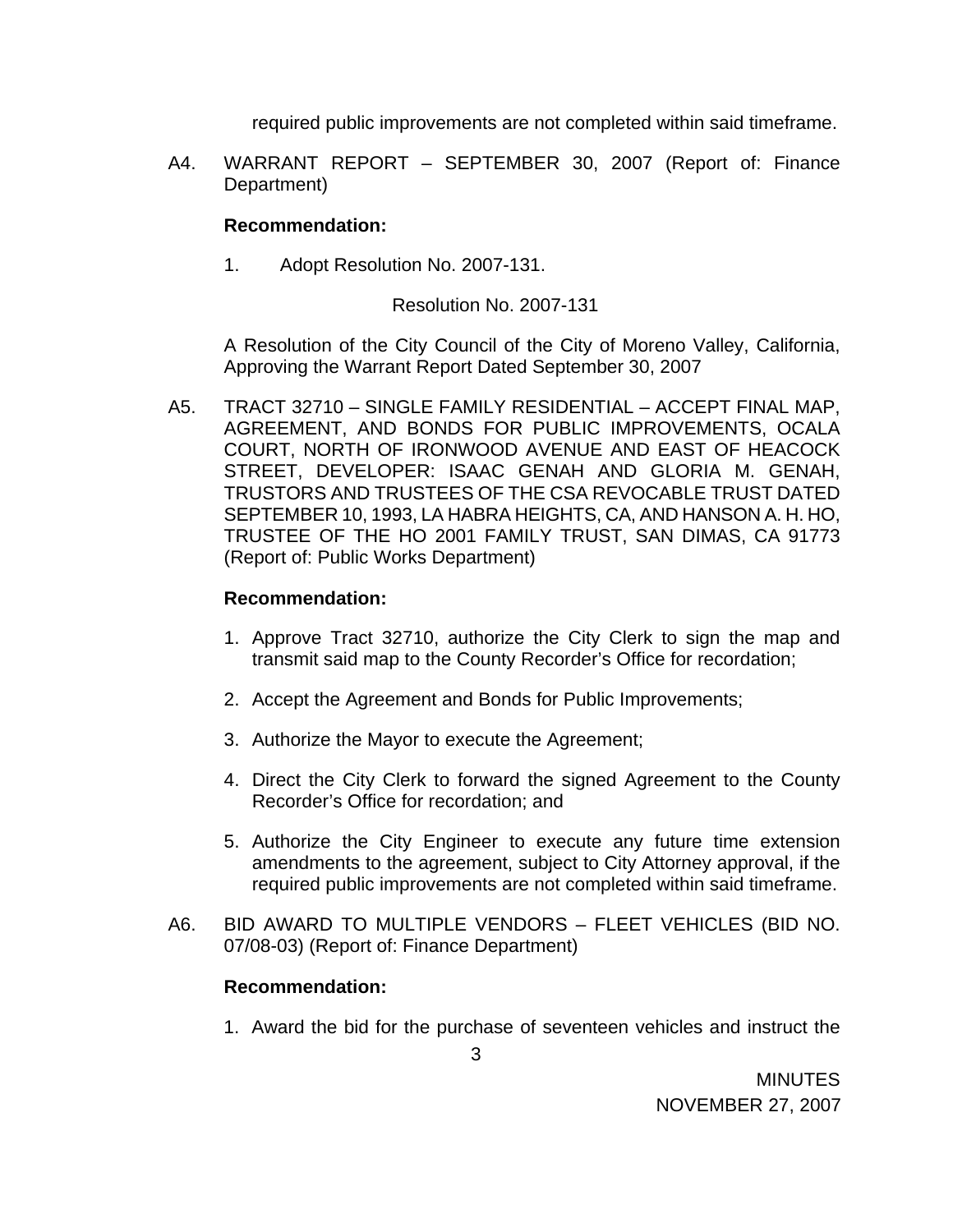Finance Director to issue a purchase order to Fritt's Ford in the amount of \$278,170.58; and

- 2. Award the bid for the purchase of three vehicles and instruct the Finance Director to issue a purchase order to Fairview Ford in the amount of \$48,436.41.
- A7. SECOND AMENDMENT TO AGREEMENT FOR PROFESSIONAL CONSULTANT DESIGN SERVICES FOR DAY STREET ROADWAY IMPROVEMENTS FROM ALESSANDRO BOULEVARD TO COTTONWOOD AVENUE – PROJECT NO. 02-89266920 (Report of: Public Works Department)

#### **Recommendation:**

- 1. Approve the "Second Amendment to Agreement for Professional Consultant Services" with AEI-CASC Engineering, 937 South Via Lata, Suite 500, Colton, California 92324 to provide additional engineering services for street improvements;
- 2. Authorize the City Manager to execute said "Second Amendment to Agreement for Professional Consultant Services" with AEI-CASC Engineering; and
- 3. Authorize an increase in the Purchase Order to AEI-CASC Engineering, in the amount of \$14,316 from Account No. 892.66920, when the "Second Amendment to Agreement for Professional Consultant Services" has been signed by all parties.
- A8. 2007 LEGISLATIVE UPDATE (Report of: Assistant to the City Manager)

 **Recommendation:** That the City Council receive and file the informational report.

A9. FISCAL YEAR 2007/2008 BUDGET APPROPRIATION ADJUSTMENT FOR ADDITIONAL PROFESSIONAL CONSULTANT SERVICES FOR THE PUBLIC WORKS DEPARTMENT, LAND DEVELOPMENT DIVISION, AND AUTHORIZATION TO INCREASE THE FISCAL YEAR 2007/2008 PURCHASE ORDERS FOR "ON-CALL" INSPECTION SERVICES WITH CALTROP AND VALI COOPER (Report of: Public Works Department)

## **Recommendation:**

1. Approve an additional appropriation to the Public Works, Land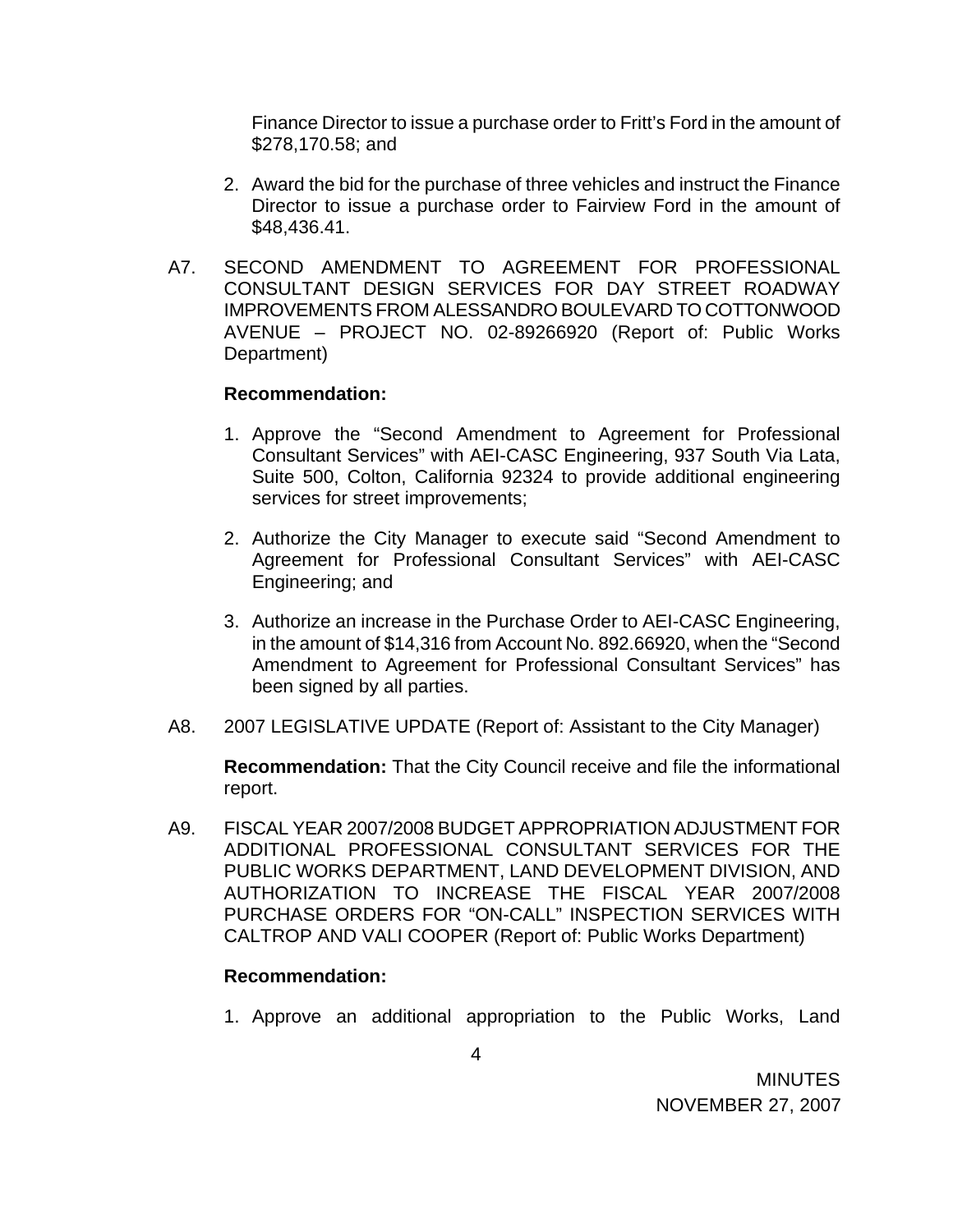Development Division's "Other Professional Services" Fund (Account Number 00011.52710.6255) in the amount of \$635,000;

- 2. Authorize the City Manager to execute the \$317,500 Change Orders to the existing Fiscal Year 2007/2008 Purchase Orders with Caltrop and Vali Cooper for "On-Call" inspection services;
- 3. Authorize the Finance Department to increase the Fiscal Year 2007/2008 revenue account 00011.0110.4256 in the amount of \$635,000; and
- 4. Authorize the Public Works Director to adjust the amounts of the Purchase Orders if needed, between Caltrop and Vali Cooper, not to exceed the \$635,000 appropriation.
- A10. AUTHORIZATION TO AWARD AGREEMENT FOR PROFESSIONAL CONSULTANT DESIGN SERVICES FOR TRAFFIC SIGNAL AND STREET IMPROVEMENTS AT THREE (3) INTERSECTIONS: LASSELLE STREET AND BAY AVENUE PROJECT NO. 08-41779426, LASSELLE STREET AND COTTONWOOD AVENUE PROJECT NO. 08-41779126, AND KITCHING STREET AND EUCALYPTUS AVENUE PROJECT NO. 08-41779326 (Report of: Public Works Department)

#### **Recommendation:**

- 1. Approve the Agreement for Professional Consultant Design Services with Willdan, 13191 Crossroads Parkway North, Suite 405, Industry, CA 91746 to provide design services for traffic signal and street improvements;
- 2. Authorize the City Manager to execute said Agreement for Professional Consultant Design Services with Willdan;
- 3. Authorize the appropriation of \$149,500 from the unencumbered Development Impact Fees-Arterial Streets (Fund 201) fund balance to provide funding for the City administrative and consultant costs for the design of needed street improvements (non-traffic signal). The funds will be allotted to the three (3) new projects (Fund 416) which are explained in more detail in the Fiscal Impact section of the report;
- 4. Authorize the issuance of Purchase Orders to Willdan for a total amount of \$279,970 (\$254,518 for the agreement plus the 10% contingency amount of \$25,452) for the design of needed street and traffic signal improvements for these intersections. Refer to Fiscal Impact section of the report for more explanations on these Purchase Orders; and

5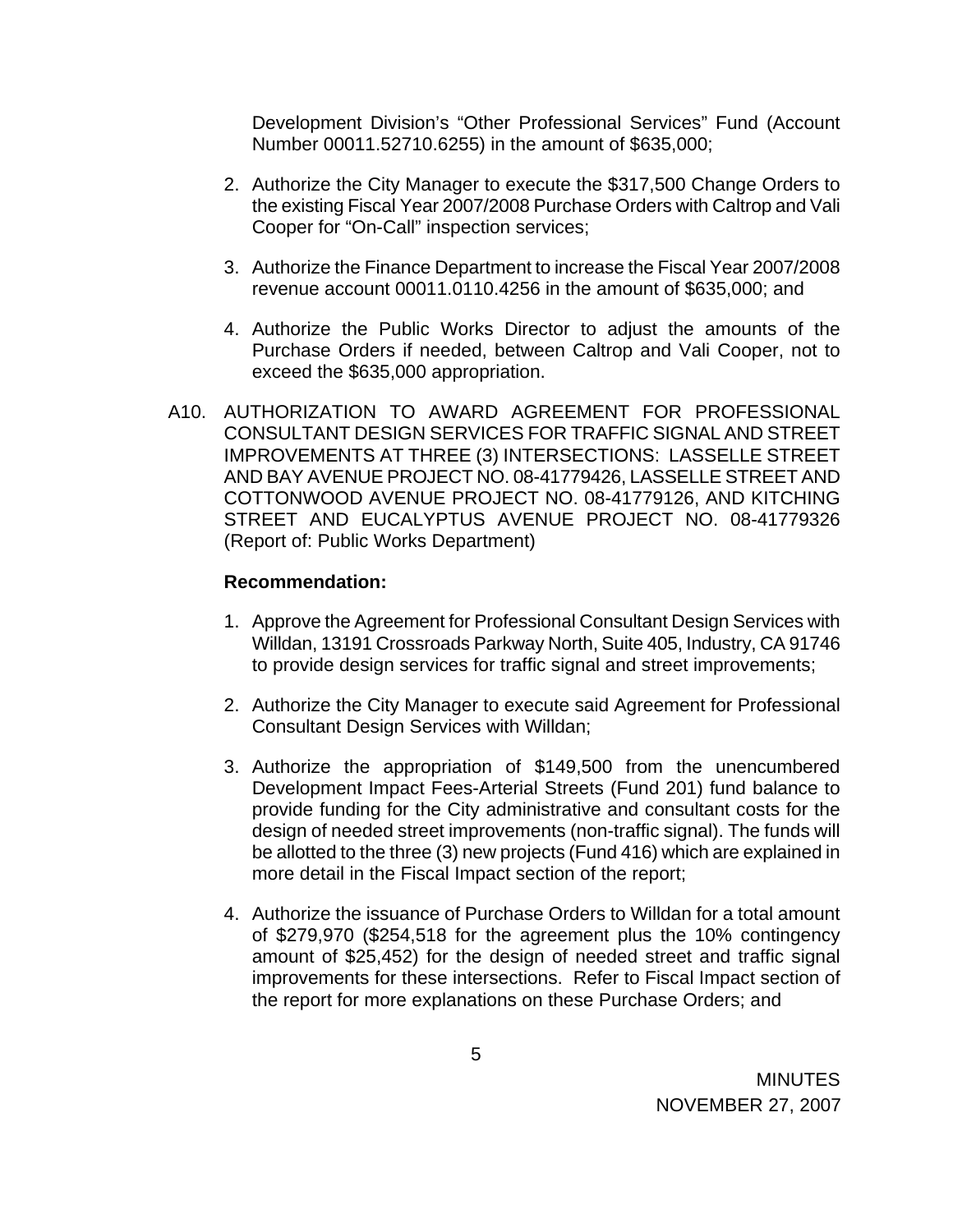- 5. Authorize the City Engineer to execute any subsequent related minor amendments to the Agreement for Professional Consultant Services with Willdan, up to but not exceeding the Purchase Order contingency authorization for each project, subject to approval of the City Attorney.
- A11. AUTHORIZE SUBMISSION OF GRANT APPLICATIONS FOR THE FISCAL YEAR 2008/2009 BICYCLE TRANSPORTATION ACCOUNT PROGRAM AND ADOPT RESOLUTION NO. 2007-132 COMMITTING TO PROVIDE A MINIMUM OF 10 PERCENT OF THE TOTAL PROJECT COST FROM LOCAL FUNDS (Report of: Public Works Department)

## **Recommendation:**

- 1. Authorize the Public Works Director/City Engineer to submit grant applications to the California Department of Transportation for the Fiscal Year (FY) 2008/2009 Bicycle Transportation Account (BTA) Program; and
- 2. Adopt the proposed resolution committing to provide a minimum of 10 percent of the total project cost from local funds.

## Resolution No. 2007-132

 A Resolution of the City Council of the City of Moreno Valley, California, Committing to Provide a Minimum of 10 Percent of the BTA Project Costs from Local Funds.

A12. TRACT MAP 30316 - REDUCE FAITHFUL PERFORMANCE BOND AND ADOPT THE RESOLUTION AUTHORIZING ACCEPTANCE OF THE PUBLIC IMPROVEMENTS AS COMPLETE AND ACCEPTING AVENIDA DE PORTUGAL, VIA JARDIN, VIA RIO, CALLE BELDING, AVENUE ANILLO, CALLE LUNA, BARONA COURT, VIA LIDO, AVENIDA FIESTA, CALLE VEJAR, VIA MARAVILLA, VISTA ALLEGRE, VIA LAVANDA, AND THE PORTIONS OF CAMINO FLORES, CASA ENCANTADOR ROAD, AND NASON STREET ASSOCIATED WITH THE PROJECT INTO THE CITY'S MAINTAINED STREET SYSTEM DEVELOPER - K. HOVNANIAN FORECAST HOMES, INC., ONTARIO, CA 91761, (CONTINUED FROM 10/23/07 ON A 5-0 VOTE) (Report of: Public Works Department)

# **Recommendation:**

1. Adopt Resolution No. 2007-118 authorizing the acceptance of the Public Improvements for Tract Map 30316 as complete and accepting Avenida de Portugal, Via Jardin, Via Rio, Calle Belding, Avenue Anillo, Calle Luna, Barona Court, Via Lido, Avenida Fiesta, Calle Vejar, Via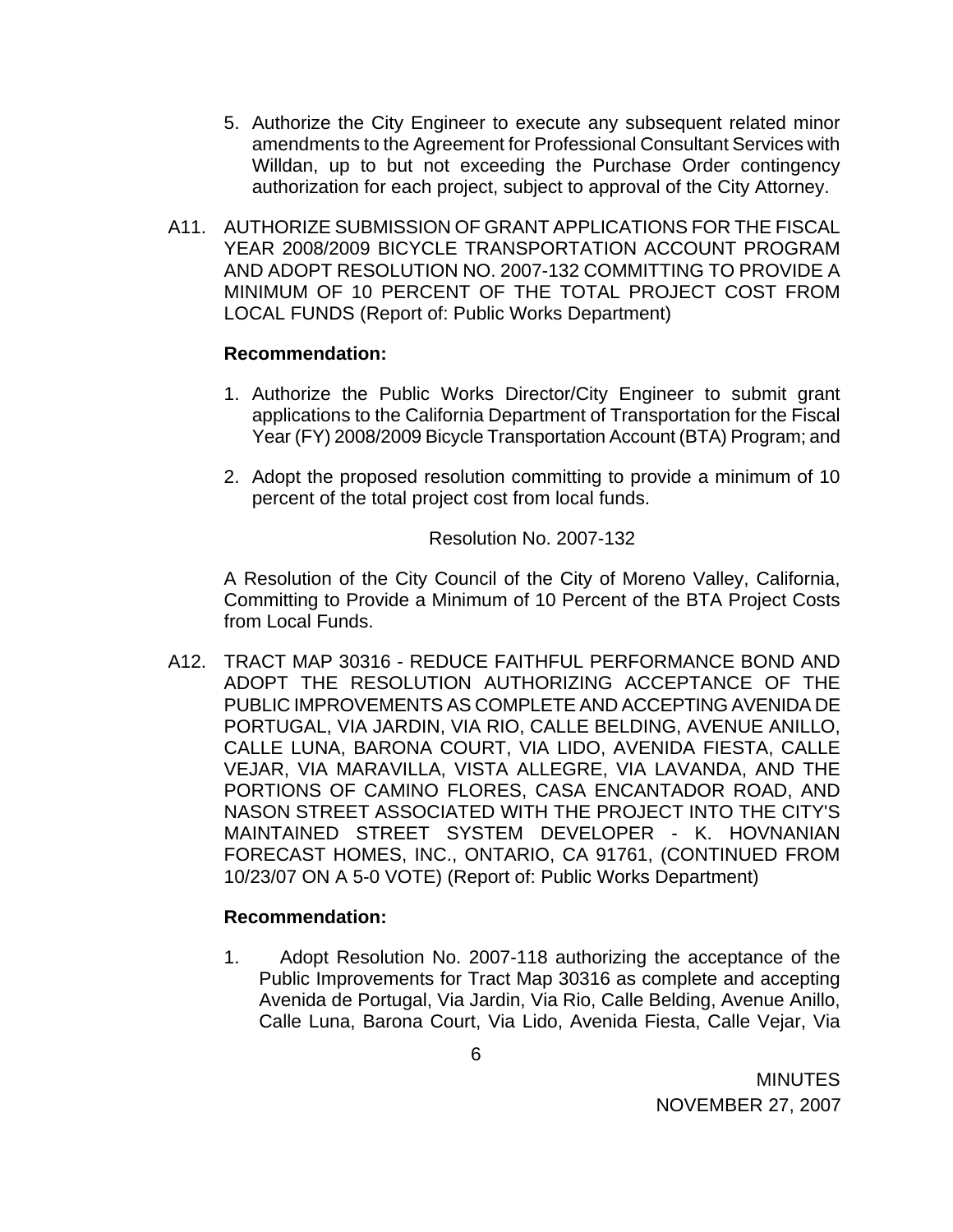Maravilla, Vista Allegre, Via Lavanda, and the portions of Camino Flores, Casa Encantador Road, and Nason Street associated with the project into the City's maintained street system; and

#### Resolution No. 2007-118

A Resolution of the City Council of the City of Moreno Valley, California, Authorizing the Acceptance of the Public Improvements as Complete within Tract Map 30316, and Accepting Avenida De Portugal, Via Jardin, Via Rio, Calle Belding, Avenue Anillo, Calle Luna, Barona Court, Via Lido, Avenida Fiesta, Calle Vejar, Via Maravilla, Vista Allegre, Via Lavanda, and the Portions of Camino Flores, Casa Encantador Road, and Nason Street Associated with the Project into the City's Maintained Street System

- 2. Authorize the City Engineer to execute the 90% reduction to the Faithful Performance Bond, exonerate the Material and Labor Bond in 90 days if there are no stop notices or liens on file with the City Clerk, and exonerate the final 10% of the Faithful Performance Bond in one year when all clearances are received.
- A13. APPROVE PROJECT RECOMMENDATIONS FOR CYCLE 7 OF THE SAFE ROUTES TO SCHOOL PROGRAM AND ADOPT RESOLUTION NO. 2007- 133 SUPPORTING THE CITY OF MORENO VALLEY'S CONTINUED COMMITMENT TO DEVELOP AND PROMOTE A COMPREHENSIVE SAFE ROUTES TO SCHOOL PROGRAM (Report of: Public Works Department)

## **Recommendation:**

- 1. Approve project recommendations for Cycle 7 Safe Routes to School Program; and
- 2. Adopt the proposed resolution supporting the City of Moreno Valley's continued commitment to develop and promote a comprehensive Safe Routes to School program.

Resolution No. 2007 -133

A Resolution of the City Council of the City of Moreno Valley, California, to Support the City's Continued Commitment to Develop and Promote a Comprehensive Safe Routes to School Program.

A14. APPROVAL OF QUARTERLY INVESTMENT REPORT – QUARTER ENDED SEPTEMBER 30, 2007 (Report of: Finance Department)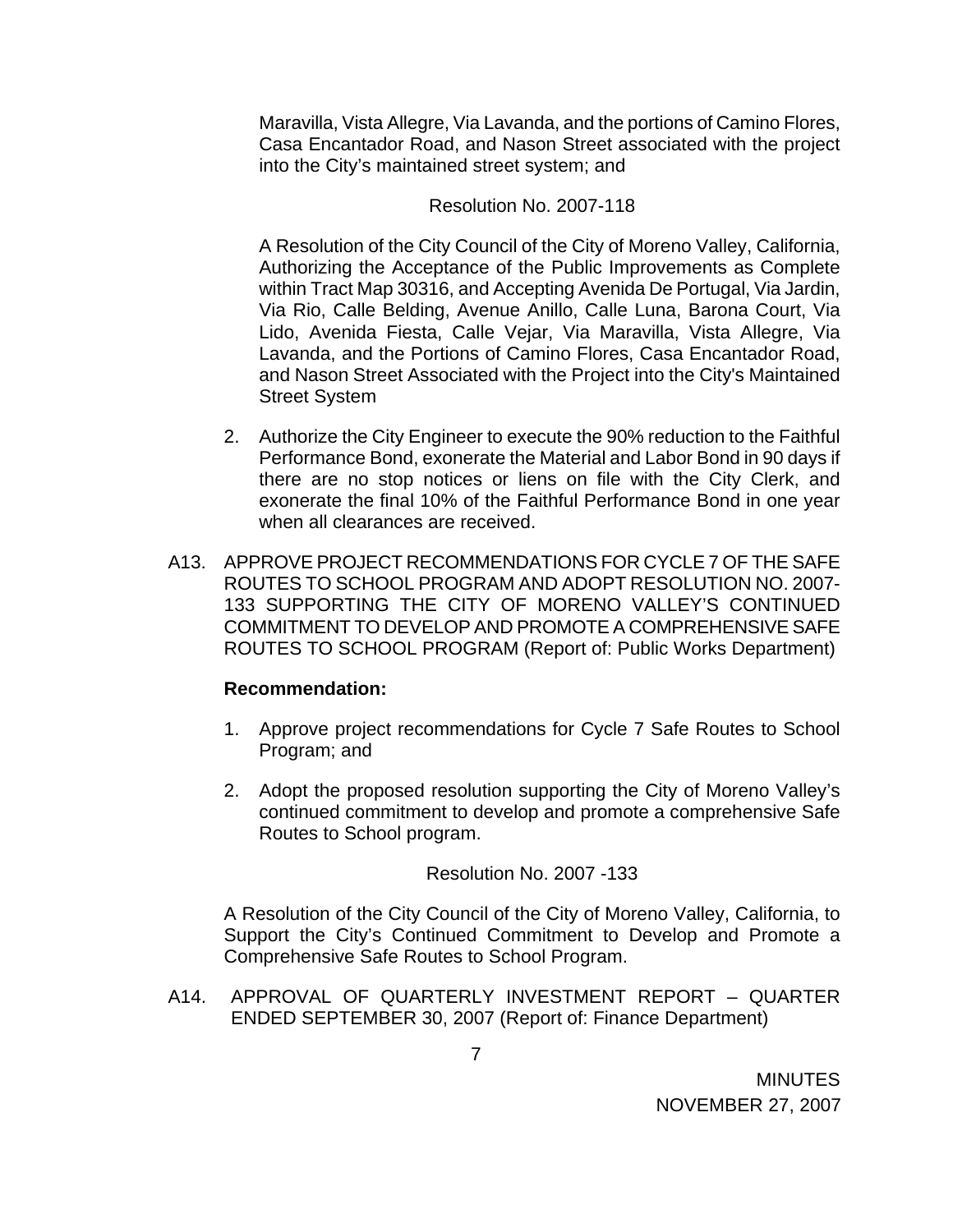**Recommendation:** Approve and accept the quarterly investment report, in compliance with the Investment Policy.

 A15. AWARD OF CONTRACT TO IMPLEMENT A STORAGE AREA NETWORK AND REPLACE COMPUTER SERVERS WITH VIRTUAL SERVERS (Report of: Administrative Services Department)

 **Recommendation:** Award the contract to Nth Generation Computing, Inc. to replace and consolidate computer servers through the use of a Storage Area Network and virtual servers, and instruct the Finance Director to issue a purchase order for an amount not-to-exceed \$205,503.97.

A16. CONSIDERATION OF THE 11<sup>TH</sup> AMENDMENT TO THE MARCH JOINT POWERS AUTHORITY AGREEMENT BETWEEN THE CITIES OF MORENO VALLEY, PERRIS AND RIVERSIDE AND THE COUNTY OF RIVERSIDE (Report of: Deputy City Manager)

**Recommendation:** Approve the 11<sup>th</sup> Amendment to the March Joint Powers Authority (MJPA) Agreement and authorize the Mayor to execute the proposed document.

 A17. CITY COUNCIL REPORTS ON REIMBURSABLE ACTIVITIES (Report of: City Clerk's Department) **Recommendation:** Receive and file the Reports on Reimbursable Activities for the period of November 7 through November 20, 2007.

# **B. CONSENT CALENDAR** - **COMMUNITY SERVICES DISTRICT**

- B1. ORDINANCES FIRST READING BY TITLE ONLY Waived reading of all Ordinance Introductions and read by title only.
- B2. MINUTES REGULAR MEETING OF NOVEMBER 13, 2007 (Report of: City Clerk's Department)

**Recommendation:** Approve as submitted.

## **C. CONSENT CALENDAR** - **COMMUNITY REDEVELOPMENT AGENCY**

C1. ORDINANCES - FIRST READING BY TITLE ONLY Waived reading of all Ordinance Introductions and read by title only.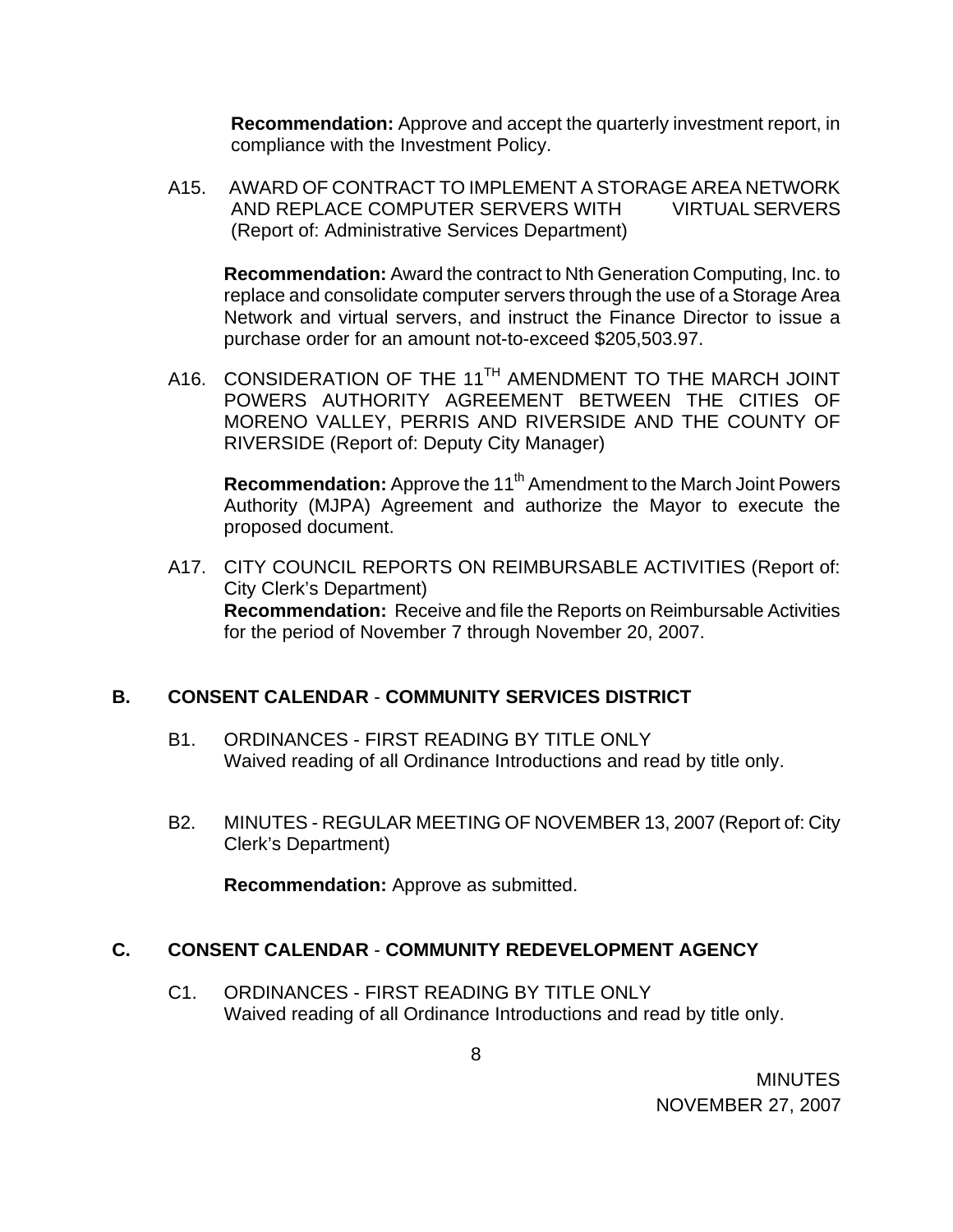C2. MINUTES - REGULAR MEETING OF NOVEMBER 13, 2007 (Report of: City Clerk's Department)

**Recommendation:** Approve as submitted.

C3. AUTHORIZATION OF AGREEMENT FOR PURCHASE AND THE CONVEYANCE OF TITLE TO ASSESSOR'S PARCEL NUMBER 486-084- 006 ON PERRIS BOULEVARD IN THE SHEILA STREET NEIGHBORHOOD (Report of: Economic Development Department)

**Recommendation**: That the Board of Directors of the Community Redevelopment Agency (Agency):

- 1. Authorize the Agency Executive Director to execute the Agreement of Purchase and Sale of the above-described parcel;
- 2. Authorize the Agency Executive Director to execute escrow instructions and other documents as may be necessary to convey title to the parcel described above;
- 3. Authorize funding the acquisition from the Redevelopment Agency Housing Set Aside Fund account number 894.84125; and
- 4. Authorize the acceptance of title to the above-described parcel in accordance with the Agreement and direct the City Clerk to certify to the acceptance and place said certification in escrow for recordation with the original grant deed when the escrow is complete.

# **D. CONSENT CALENDAR** - **BOARD OF LIBRARY TRUSTEES**

- D1. ORDINANCES FIRST READING BY TITLE ONLY Waived reading of all Ordinance Introductions and read by title only.
- D2. MINUTES REGULAR MEETING OF NOVEMBER 13, 2007 (Report of: City Clerk's Department)

**Recommendation:** Approve as submitted.

# **Joint Consent Calendar Items A1-D2 approved by a 5-0 vote. m/Stewart, s/Batey.**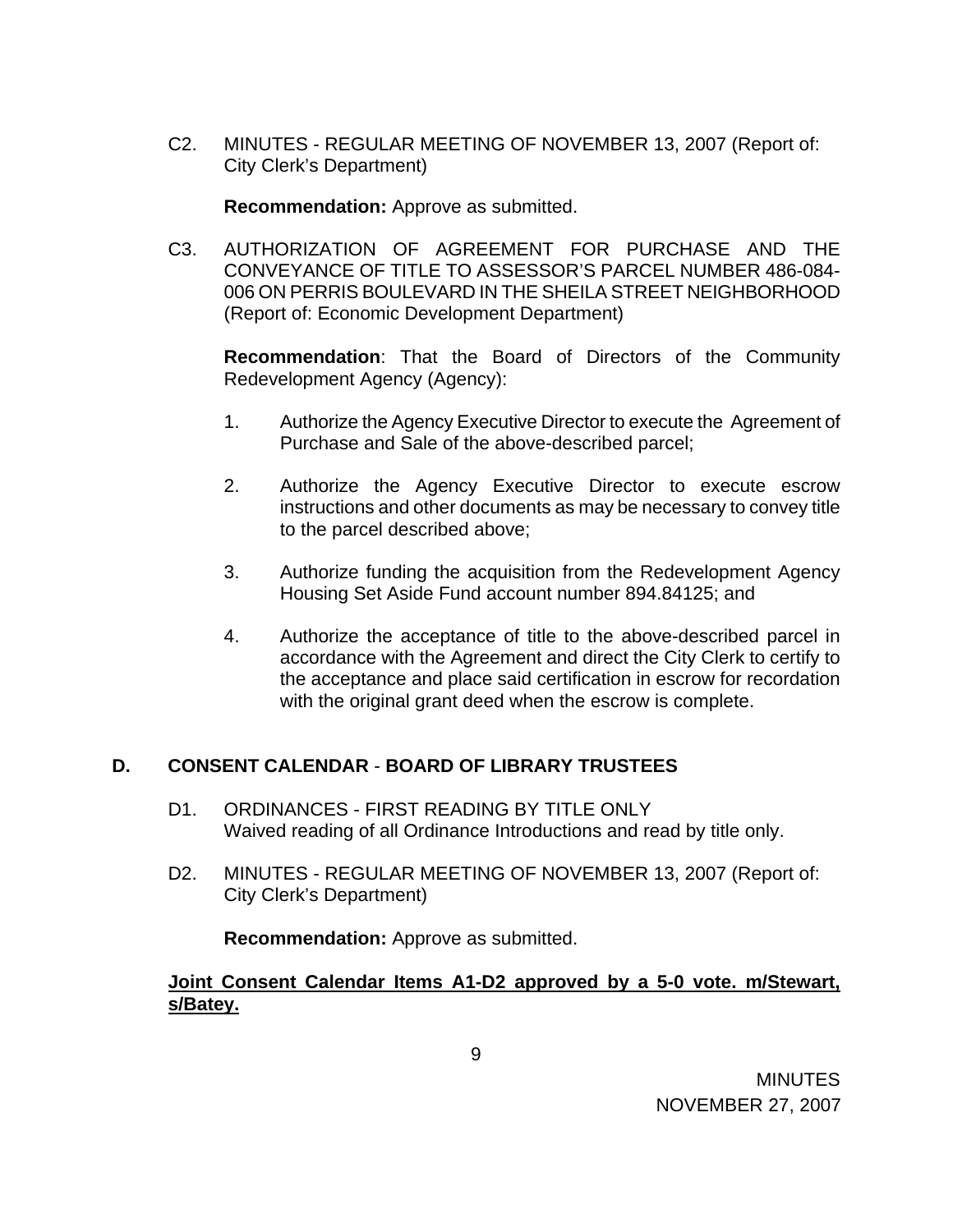## **E. PUBLIC HEARINGS**

E1. PUBLIC HEARING REGARDING MAIL PROCEEDINGS FOR TENTATIVE PARCEL MAP 35066 – BALLOTED ITEM: NATIONAL POLLUTANT DISCHARGE ELIMINATION SYSTEM (NPDES) MAXIMUM RESIDENTIAL REGULATORY RATE; ON THE BORDER RESTAURANT – ASSESSOR PARCEL NUMBER (APN) 291-660-008 – BALLOTED ITEM: NPDES MAXIMUM COMMERCIAL/INDUSTRIAL REGULATORY RATE; PORTILLO'S RESTAURANT – APN 291-650-001 – BALLOTED ITEMS: NPDES MAXIMUM COMMERCIAL/INDUSTRIAL REGULATORY RATE; AND PERRIS ISLE APARTMENTS – APNs 479-070-039, 479-070-040, 479- 070-041, AND 479-070-048 - BALLOTED ITEM: NPDES MAXIMUM COMMERCIAL/INDUSTRIAL REGULATORY RATE AND CSD ZONE M (Report of: Public Works Department)

 Mayor White opened the public testimony portion of the public hearing; there being none, public testimony was closed.

# **Recommendation:**

- 1. That the Mayor and Members of the City of Moreno Valley City Council after conducting the public hearing:
	- a. Direct the City Clerk to tabulate the National Pollutant Discharge Elimination System (NPDES) ballots for Tentative Parcel Map 35066, On the Border Restaurant Assessor Parcel Number (APN) 291-660-008, Portillo's Restaurant – APN 291- 650-001, and Perris Isle Apartments – APNs 479-070-039, 479-070-040, 479-070-041, and 479-070-048;

# **Approved by a 5-0 vote, m/Batey, s/Stewart.**

The City Clerk announced the results as follows: Parcel Map 35066, NPDES – "Passes" On the Border Restaurant, NPDES – "Passes" Portillo's Restaurant, NPDES – "Passes" Perris Isle Apartments, NPDES – 4 APNs - "Passes"

> b. Verify and accept the results of the mail ballot proceedings as identified on the Official Tally Sheet and APN listing;

# **Approved by a 5-0 vote, m/Stewart, s/West.**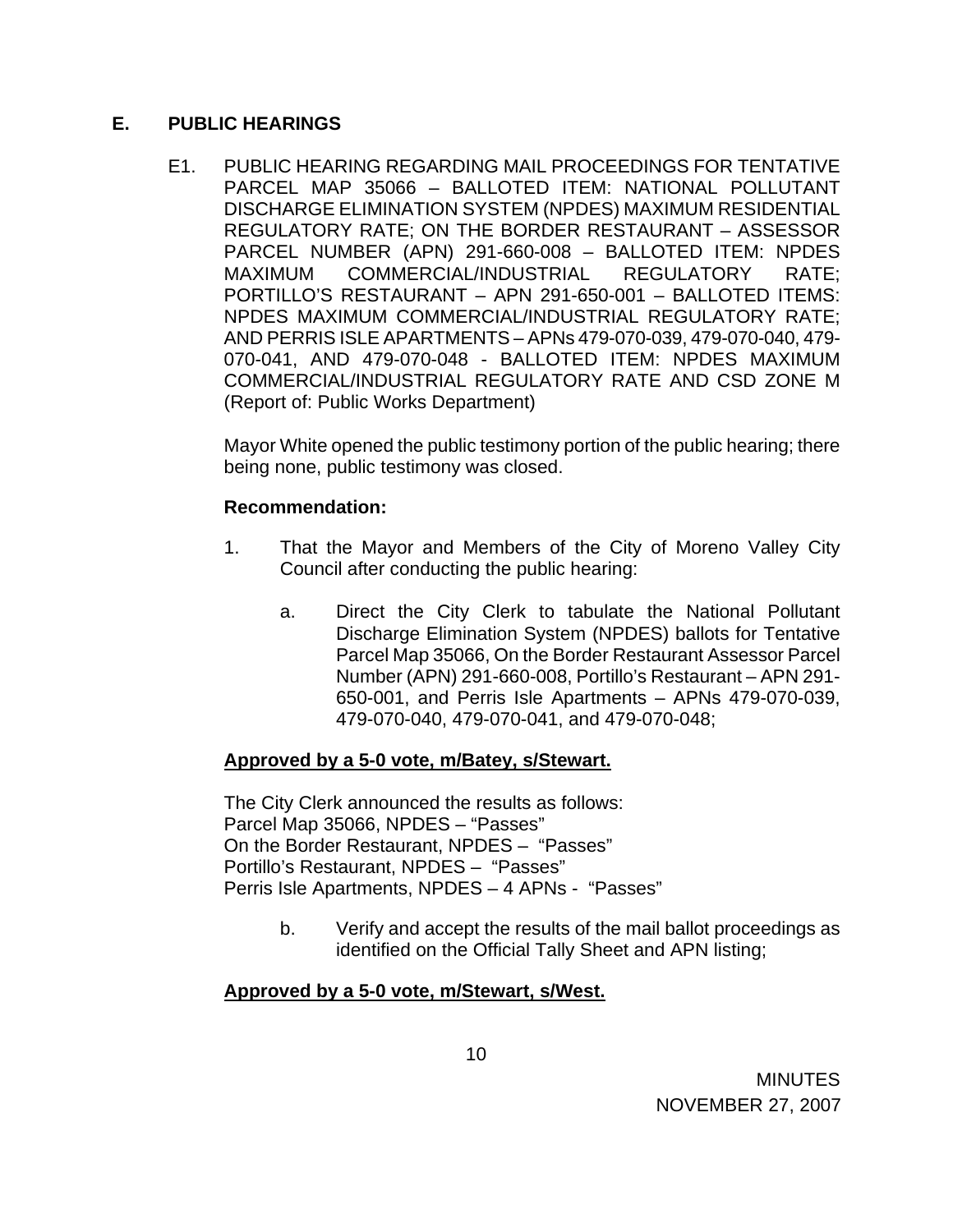- c. Receive and file with the City Clerk's office the accepted Official Tally Sheet and APN listing; and
- d. If approved, authorize and impose the NPDES maximum residential regulatory rate to Tentative Parcel Map 35066 and the NPDES maximum commercial/industrial regulatory rate to On the Border Restaurant – APN 291-660-008, Portillo's Restaurant – APN 291-650-001, and Perris Isle Apartments – APNs 479-070-039, 479-070-040, 479-070-041, and 479-070- 048.

# **Approved by a 5-0 vote, m/Stewart, s/Batey.**

- 2. That the President and Members of the Board of Directors of the Moreno Valley CSD, after conducting the public hearing:
	- a. Direct the Secretary to the CSD Board to tabulate the CSD Zone M ballot for Perris Isle Apartments – APNs 479-070-039, 479-070-040, 479-070-041, AND 479-070-048;

# **Approved by a 5-0 vote, m/Batey, s/Stewart.**

The City Clerk announced the results as follows:

Perris Isle Apartments, CSD Zone M, 4 APNs – "Passes"

- b. Verify and accept the results of the mail ballot proceedings as identified on the Official Tally Sheet and attached APN listing;
- c. Receive and file with the City Clerk's office the accepted Official Tally Sheet and APN listing; and
- d. If approved, authorize and impose the CSD Zone M (Commercial, Industrial, and Multifamily Improved Median Maintenance) annual charge for Perris Isle Apartments - APNs 479-070-039, 479-070-040, 479-070-041, AND 479-070-048.

# **Approved by a 5-0 vote, m/Stewart, s/Batey.**

# **F. ITEMS REMOVED FROM CONSENT CALENDARS FOR DISCUSSION OR SEPARATE ACTION - NONE**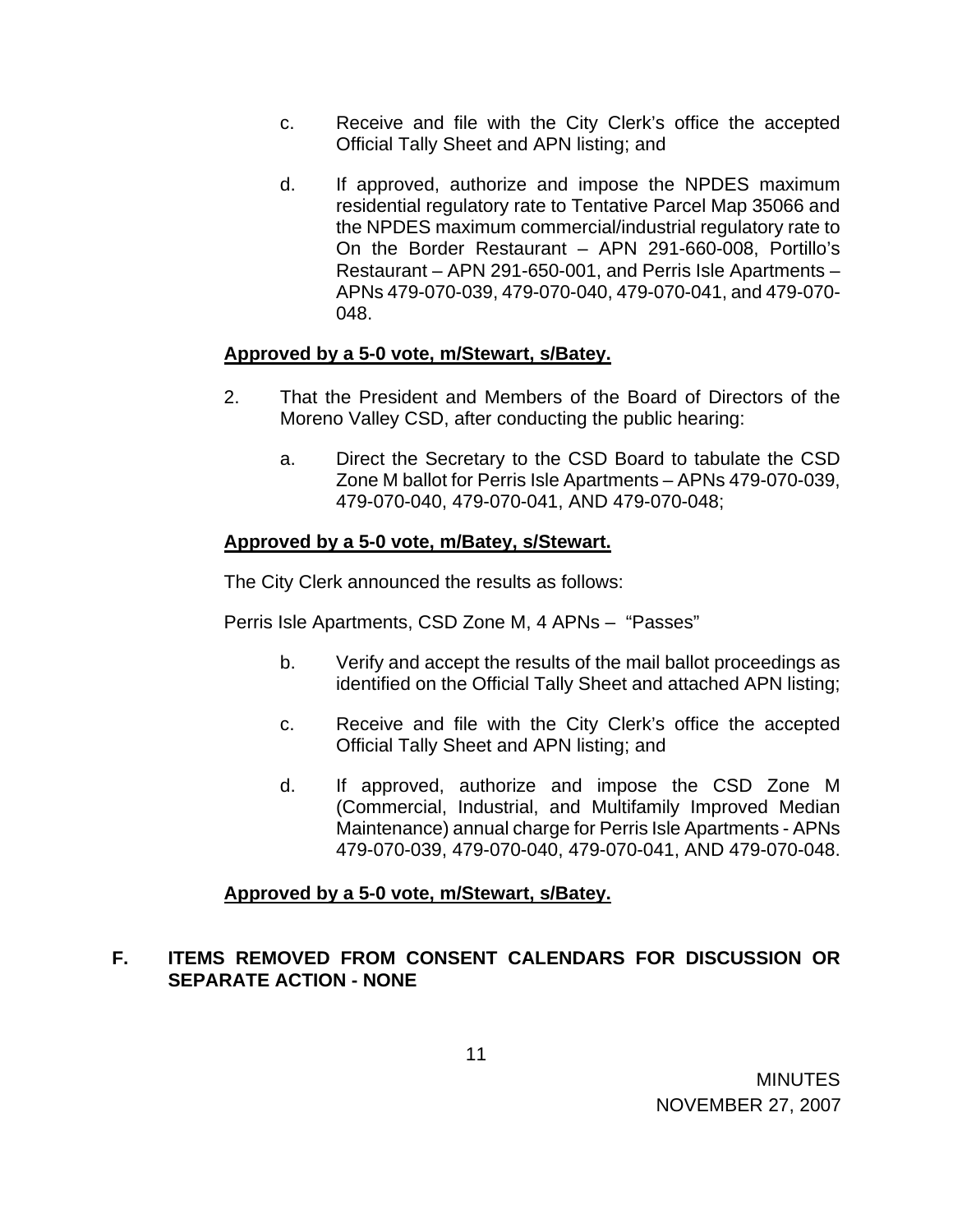# **G. REPORTS**

 G1. DECLARING THE INTENT TO ANNEX ASSESSOR PARCEL NUMBER (APN) 297-170-005 INTO COMMUNITY FACILITIES DISTRICT NO. 4 – INFRASTRUCTURE (Report of: Public Works Department)

 Mayor White opened the agenda item for public comments; there being none, public comments were closed.

**Recommendation:** That the City Council, acting in its capacity as the legislative body of Community Facilities District (CFD) No. 4 - Infrastructure:

1. Approve and adopt Resolution No. 2007-134; a Resolution of the City Council of the City of Moreno Valley, California, acting in its capacity as the legislative body of Community Facilities District No. 4 - Infrastructure, adopting an annexation map showing territory proposed to be annexed to such Community Facilities District; and

Resolution No. 2007 -134

A Resolution of the City Council of the City of Moreno Valley, California, Acting in its Capacity as the Legislative Body of Community Facilities District No. 4- Infrastructure, Adopting an Annexation Map Showing Territory Proposed to be Annexed to Such Community Facilities District

## **Approved by a 5-0 vote, m/Stewart, s/Batey.**

2. Approve and adopt Resolution No. 2007-135; a Resolution of the City Council of the City of Moreno Valley, California, acting in its capacity as the legislative body of Community Facilities District No. 4 - Infrastructure, declaring its intention to authorize the annexation of territory to such Community Facilities District.

Resolution No. 2007 -135

A Resolution of the City Council of the City of Moreno Valley, California, Acting in its Capacity as the Legislative Body of Community Facilities District No. 4- Infrastructure, Declaring its Intention to Authorize the Annexation of Territory to Such Community Facilities District

# **Approved by a 5-0 vote, m/Batey, s/Stewart.**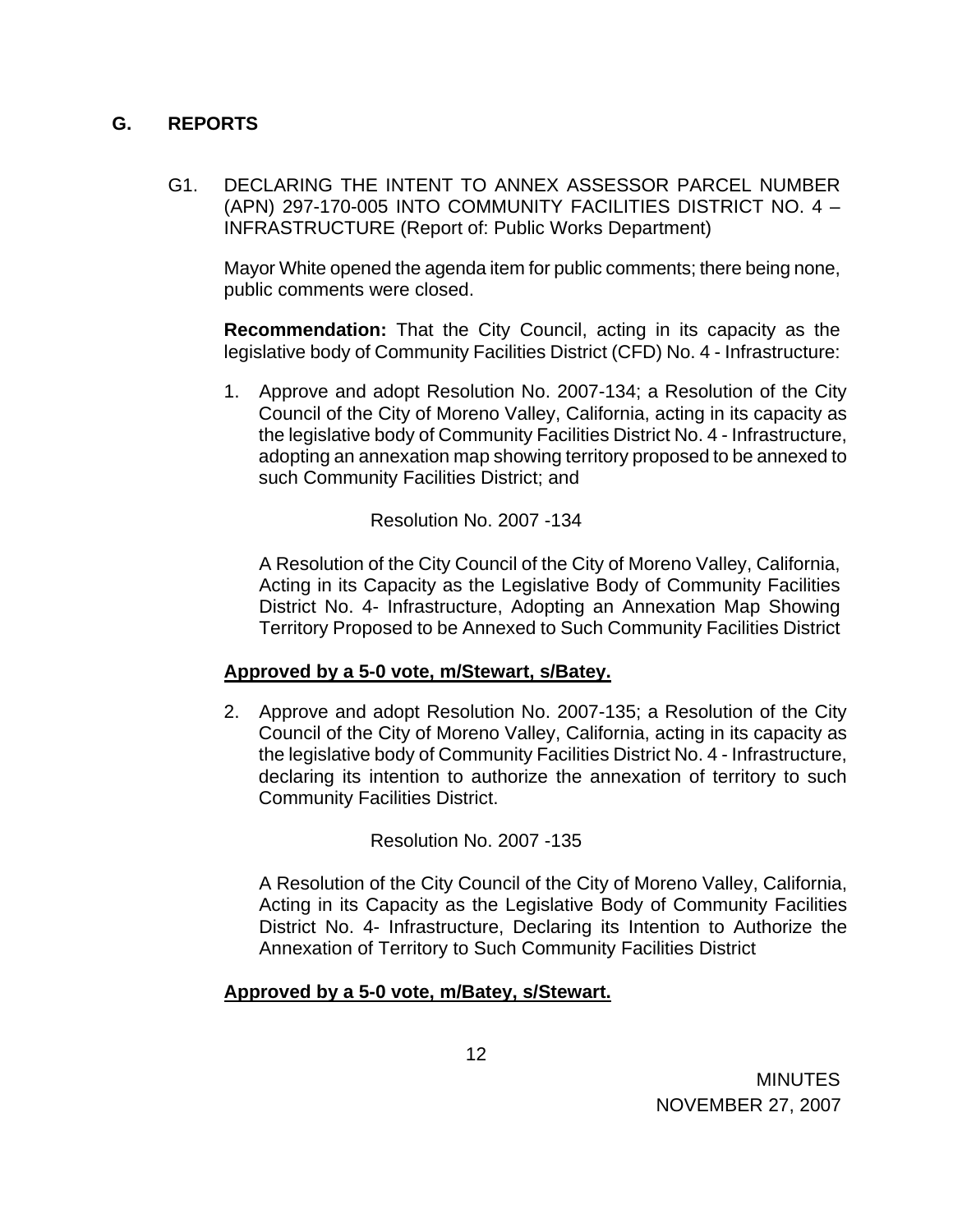G2. APPOINTMENT TO THE LIBRARY COMMISSION (Report of: City Clerk's Department)

# **Recommendation:**

- 1. Appoint Martha Brantley Jackson to the Library Commission for a term expiring June 30, 2010; or
- 2. If appointment is not made, declare the position vacant and authorize the City Clerk to re-notice the position as vacant.

Mayor White opened the agenda item for public comments; there being none, public comments were closed.

# **Approved by a 5-0 vote, m/Stewart, s/West.**

G3. PROPOSED FILM PERMIT ORDINANCE AMENDING TITLE 5 OF THE MORENO VALLEY MUNICIPAL CODE , ADDING THERETO A NEW CHAPTER 5.24 ESTABLISHING REGULATION FOR FILMING PERMITS; AND

 PROPOSED RESOLUTION APPROVING RULES AND REGULATIONS GOVERNING THE FORM, TIME, AND LOCATION OF FILM ACTIVITY SET FORTH IN THE CITY OF MORENO VALLEY (Report of: Assistant to the City Manager)

 Mayor White opened the agenda item for public comments; there being none, public comments were closed.

## **Recommendation:** That the City Council:

1. Introduce Ordinance No. 761 Amending Title 5 of the Moreno Valley Municipal Code, Adding Thereto a New Chapter 5.24 Establishing Regulations for Filming Permits; and

# Ordinance No. 761

An Ordinance of the City Council of the City of Moreno Valley, California, Amending Title 5 of the City of Moreno Valley Municipal Code, by Adding Thereto a New Chapter 5.24 Establishing Regulations for Filming Permits

# **Approved as amended by a 5-0 vote, m/Batey, s/Stewart.**

2. Adopt Resolution No. 2007-136 Approving Rules and Regulations Governing the Form, Time, and Location of Film Activity Set Forth in the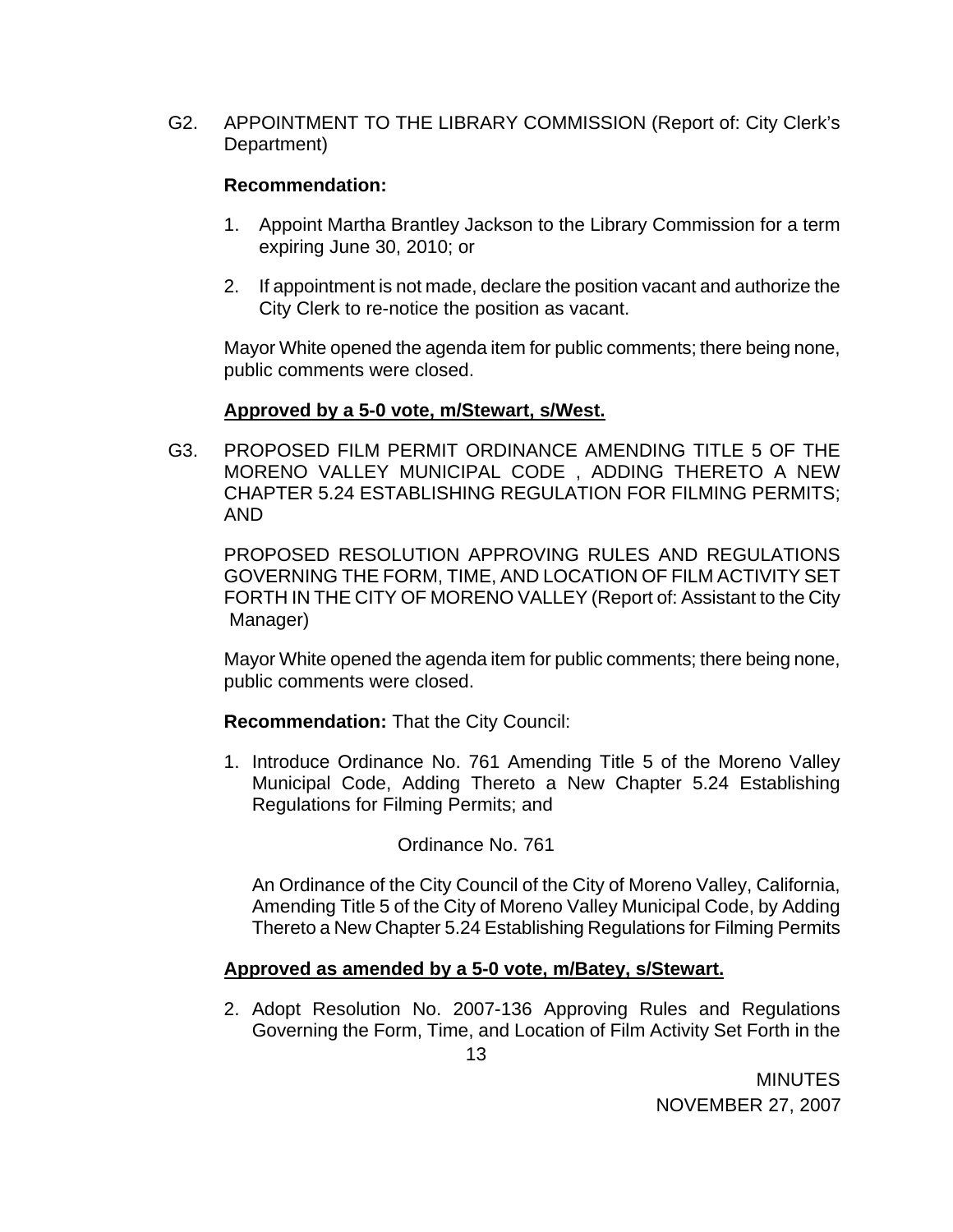City of Moreno Valley.

Resolution No. 2007-136

A Resolution of the City Council of the City of Moreno Valley, California, Establishing Rules and Regulations Governing the Form, Time, and Location of Film Activity

# **Approved by a 5-0 vote, m/Batey, s/Stewart.**

G4. 2007 COMMUNITY SATISFACTION SURVEY (Report of: Assistant to the City Manager)

**Recommendation:** That the City Council receive the report on the 2007 Community Satisfaction survey and provide direction to staff.

Mayor White opened the agenda item for public comments; there being none, public comments were closed.

# **Approved to receive and file by a 5-0 vote, m/Batey, s/West.**

G5. CITY MANAGER'S REPORT (Informational Oral Presentation – not for Council action)

City Manager announced:

- 1)  $1<sup>st</sup>$  annual Mayor's Golf Tournament was held November 15 at the Moreno Valley Ranch Golf Course – a very successful event that demonstrates a strong community support for a new library; thanked community, volunteers, staff, golf participants, and sponsors, in particular Highland Fairview
- 2) City staff is planning another fundraiser for the benefit of a new library a comedy night that will be held March 15, 2008 at the Conference and Recreation Center – sit down dinner and comedy show. Credit for this novel idea goes to Rick Hartmann.
- 3) EMWD is moving quickly with waterline replacement project on Sunnymead Blvd. In March of next year, the City is planning the first phase of the street beautification project. To help ease the burden of construction, City staff is working with contractors on creating traffic control plans aimed to minimize disruptions to businesses and residents as much as possible. (413-3555 – provides useful information on the project)
- 4) Equestrian station on Cottonwood will be dedicated on December 10 at 10 a.m.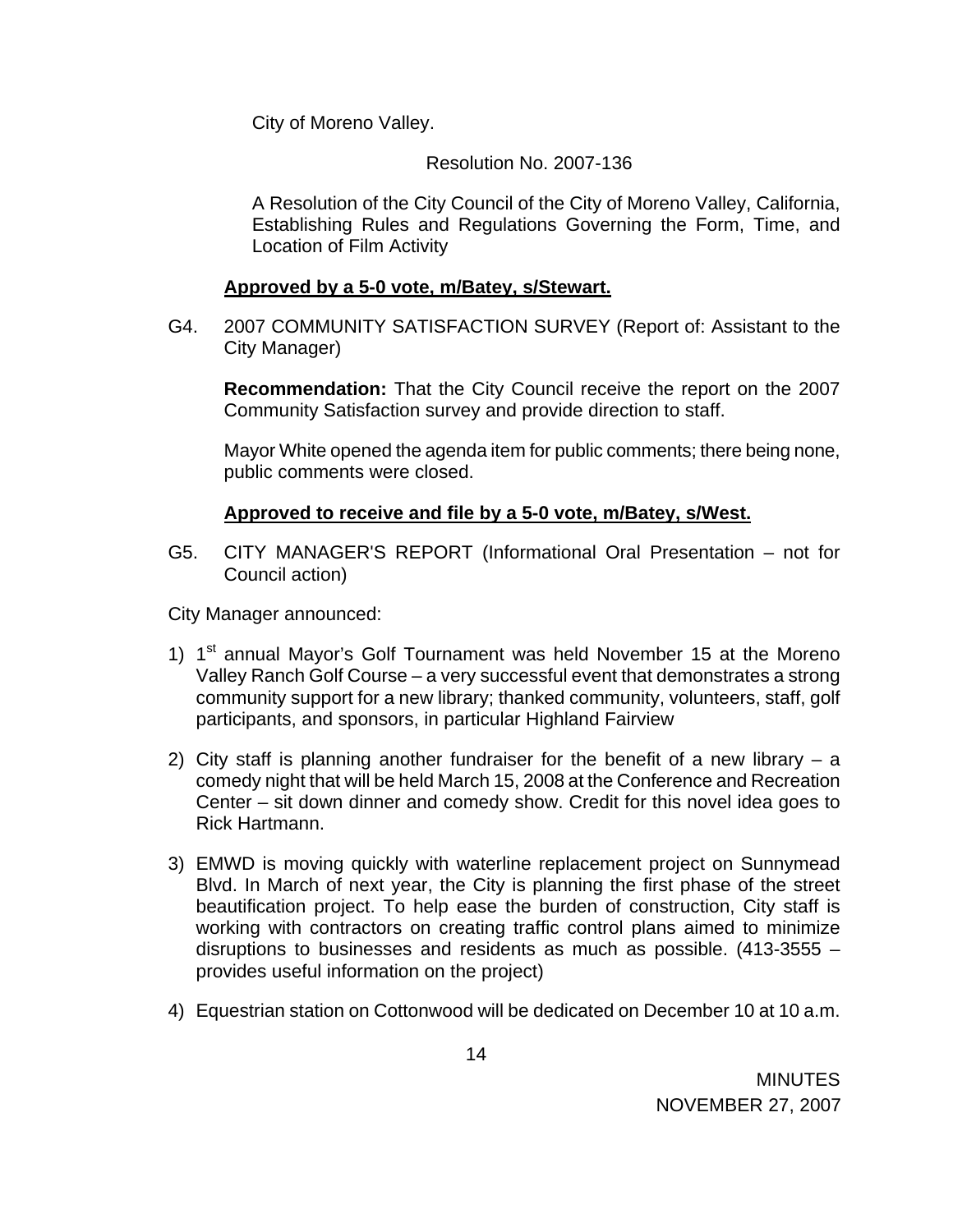# **H. LEGISLATIVE ACTIONS**

## ORDINANCES - 1ST READING AND INTRODUCTION - NONE

H1. ORDINANCE AMENDING SECTION 12.36.010 OF THE CITY OF MORENO VALLEY MUNICIPAL CODE RELATING TO THE DESIGNATION OF TRUCK ROUTES (Report of: Public Works Department)

**Recommendation:** That the City Council introduce Ordinance No. 760; amending Section 12.36.010 of Chapter 12.36 of Title 12 of the Municipal Code to include Heacock Street from Cactus Avenue to San Michele Road as a designated "Truck Route."

# Ordinance No.760

An Ordinance of the City Council of the City of Moreno Valley Amending Section 12.36.010 of Chapter 12.36 of Title 12 of the City of Moreno Valley Municipal Code, Revising the Designation of Truck Routes.

## **Approved as amended to include extension from Alessandro Blvd. to Cactus Ave. by a 5-0 vote, m/Stewart, s/Batey.**

ORDINANCES - 2ND READING AND ADOPTION

H2. ORDINANCE NO. CSD 53 - AN ORDINANCE OF THE MORENO VALLEY COMMUNITY SERVICES DISTRICT OF THE CITY OF MORENO VALLEY, CALIFORNIA, ESTABLISHING REVISED FEES FOR RECREATIONAL ACTIVITIES, PARKS, THE USE OF THE TOWNGATE COMMUNITY CENTER, THE USE OF THE VALLEY SKATE PARK, THE USE OF THE MORENO VALLEY SENIOR COMMUNITY CENTER, THE MORENO VALLEY CONFERENCE AND RECREATION CENTER, THE EQUESTRIAN PARK AND NATURE CENTER, THE USE OF THE MOBILE STAGE UNIT, AND RESCINDING CERTAIN PRIOR ENACTMENTS (RECEIVED FIRST READING AND INTRODUCTION ON NOVEMBER 13, 2007 BY A 5-0 VOTE, AS AMENDED)

**Recommendation:** Adopt Ordinance No. CSD 53.

## Ordinance No. CSD 53

An Ordinance of the Moreno Valley Community Services District of the City of Moreno Valley, California, Establishing Revised Fees for Recreational Activities, Parks, the Use of the TownGate Community Center, the Use of the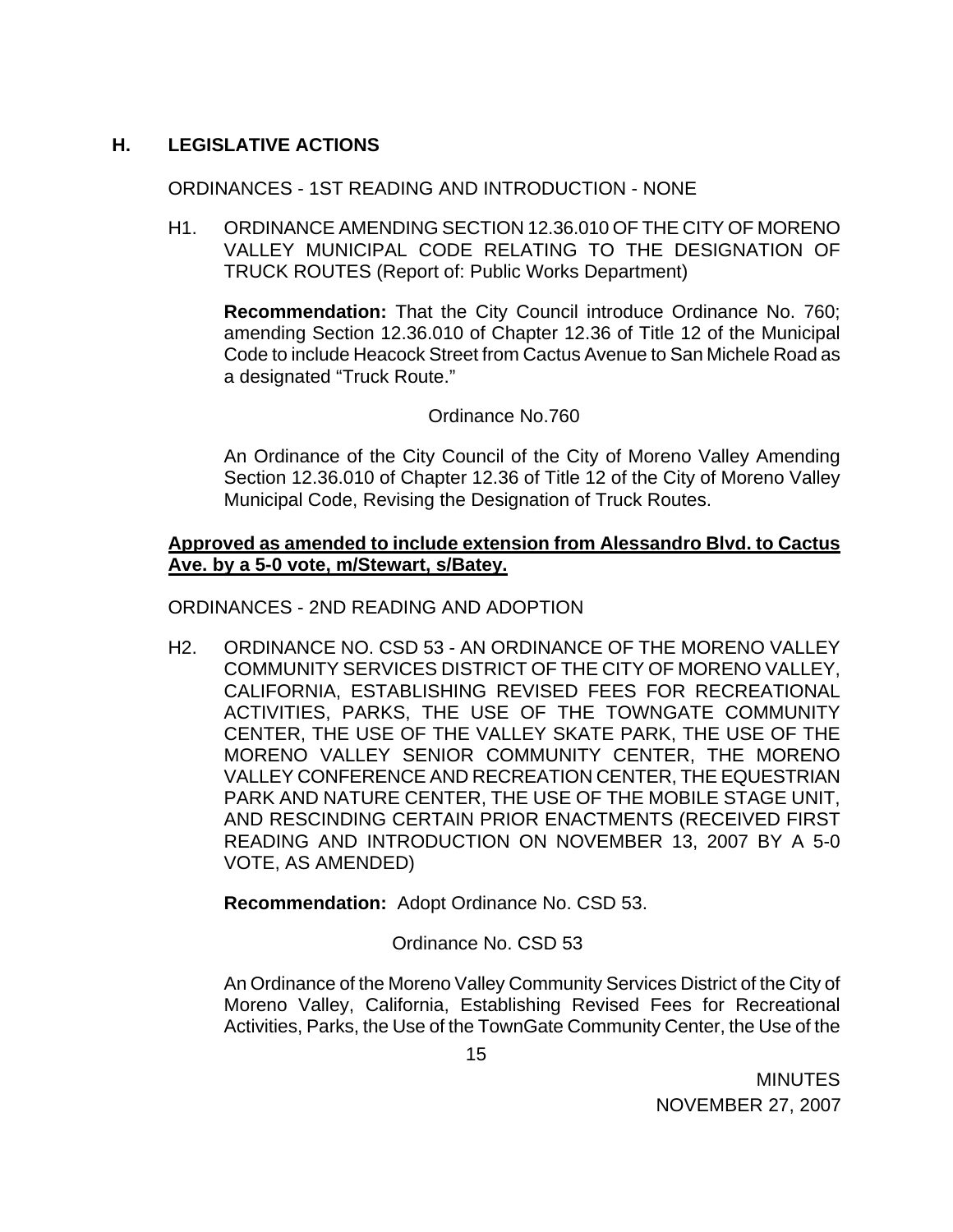Valley Skate Park, the Use of the Moreno Valley Senior Community Center, the Moreno Valley Conference and Recreation Center, the Equestrian Park and Nature Center, the Use of the Mobile Stage Unit, and Rescinding Certain Prior Enactments.

#### **Approved by a 5-0 vote, m/Stewart, s/Batey.**

H3. ORDINANCE NO. 758 - AN ORDINANCE OF THE CITY COUNCIL OF THE CITY OF MORENO VALLEY, AMENDING SECTION 12.20.020 OF CHAPTER 12.20 OF THE CITY OF MORENO VALLEY MUNICIPAL CODE RELATING TO A PRIMA FACIE SPEED LIMIT FOR CERTAIN STREETS (RECEIVED FIRST READING AND INTRODUCTION ON NOVEMBER 13, 2007 BY A 5-0 VOTE)

**Recommendation:** Adopt Ordinance No. 758.

Ordinance No. 758

An Ordinance of the City Council of the City of Moreno Valley, amending Section 12.20.020 of Chapter 12.20 of the City of Moreno Valley Municipal Code Relating to a Prima Facie Speed Limit for Certain Streets

#### **Approved as amended by a 5-0 vote, m/Stewart, s/Batey.**

H4. ORDINANCE NO. 759 - AN ORDINANCE OF THE CITY COUNCIL OF THE CITY OF MORENO VALLEY, CALIFORNIA, AMENDING TITLES 8, 9, 10 AND 11 OF THE CITY OF MORENO VALLEY MUNICIPAL CODE BY AMENDING CHAPTERS 8.14, 8.20, 8.21, 8.22, 8.24, 8.26, 8.28, 8.36, 8.60, 9.08, 9.09, 9.10, 9.12, 9.15, 10.02, 11.06 AND 11.20, ADOPTING, AS MODIFIED, THE CALIFORNIA BUILDING STANDARDS CODE, CALIFORNIA CODE OF REGULATIONS, TITLE 24: INCORPORATING THE 2006 INTERNATIONAL BUILDING CODE, THE 2006 UNIFORM MECHANICAL CODE, THE 2006 UNIFORM PLUMBING CODE, THE 2006 INTERNATIONAL FIRE CODE EXCLUDING APPENDIX D, AND THE 2005 NATIONAL ELECTRICAL CODE; AND ADOPTING OTHER REGULATIONS RELATING TO BUILDING AND FIRE PREVENTION REQUIREMENTS; AND FURTHER AMENDING TITLE 8 BY DELETING CHAPTERS 8.16, 8.18 AND 8.38 (RECEIVED FIRST READING AND INTRODUCTION ON NOVEMBER 13, 2007 BY A 5-0 VOTE)

**Recommendation:** Adopt Ordinance No. 759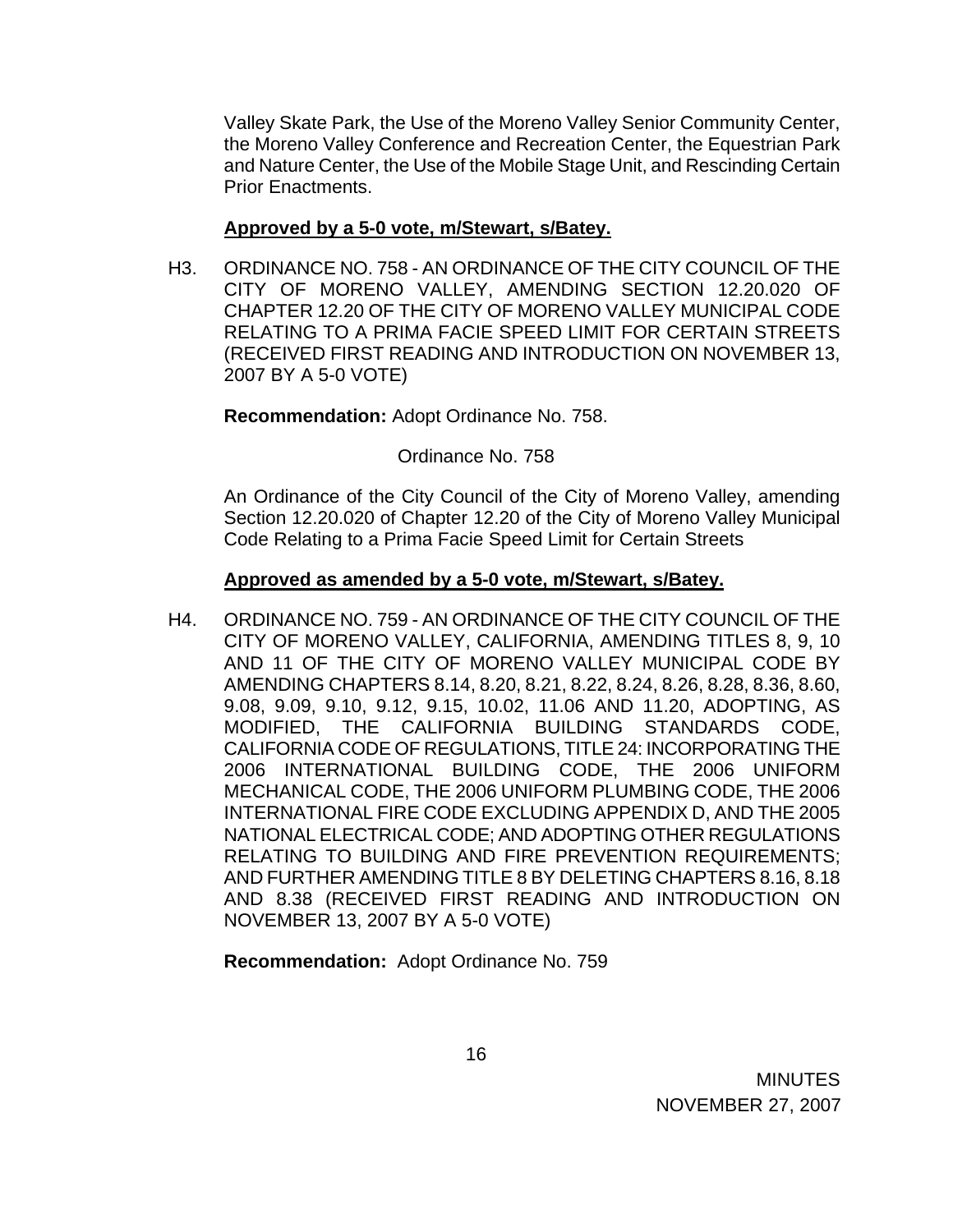#### Ordinance No. 759

 An Ordinance of the City Council of the City of Moreno Valley, California, Amending Titles 8, 9, 10 and 11 of the City of Moreno Valley Municipal Code by Amending Chapters 8.14, 8.20, 8.21, 8.22, 8.24, 8.26, 8.28, 8.36, 8.60, 9.08, 9.09, 9.10, 9.12, 9.15, 10.02, 11.06 and 11.20, Adopting, as Modified, the California Building Standards Code, California Code of Regulations, Title 24: Incorporating the 2006 International Building Code, the 2006 Uniform Mechanical Code, the 2006 Uniform Plumbing Code, the 2006 International Fire Code Excluding Appendix D, and the 2005 National Electrical Code; and Adopting other Regulations Relating to Building and Fire Prevention Requirements; and Further Amending Title 8 by Deleting Chapters 8.16, 8.18 and 8.38.

## **Approved as amended by a 5-0 vote, m/Stewart, s/Batey.**

#### ORDINANCES - URGENCY ORDINANCES – NONE

#### RESOLUTIONS

H5. RESOLUTION AMENDING RESOLUTION 2007-43 TO ESTABLISH FEES TO RECOVER THE COSTS FOR FIRE PLAN CHECKS AND FIRE INSPECTIONS ASSOCIATED WITH THE 2007 CALIFORNIA BUILDING CODE STANDARDS. (Report of: Fire Chief)

 **Recommendation:** Adopt Resolution No. 2007-137, amending Resolution 2007-43, to establish fees to recover the costs for fire plan checks and fire inspections associated with the 2007 California Building Code Standards.

#### Resolution No. 2007-137

A Resolution of the City Council of the City of Moreno Valley, California, Amending Resolution 2007-43 to Establish Fees for Fire Plan Checks and Fire Inspections in Order to Recover the Costs Associated with the 2007 California Building Code Standards

## **Approved as amended by a 5-0 vote, m/Batey, s/White.**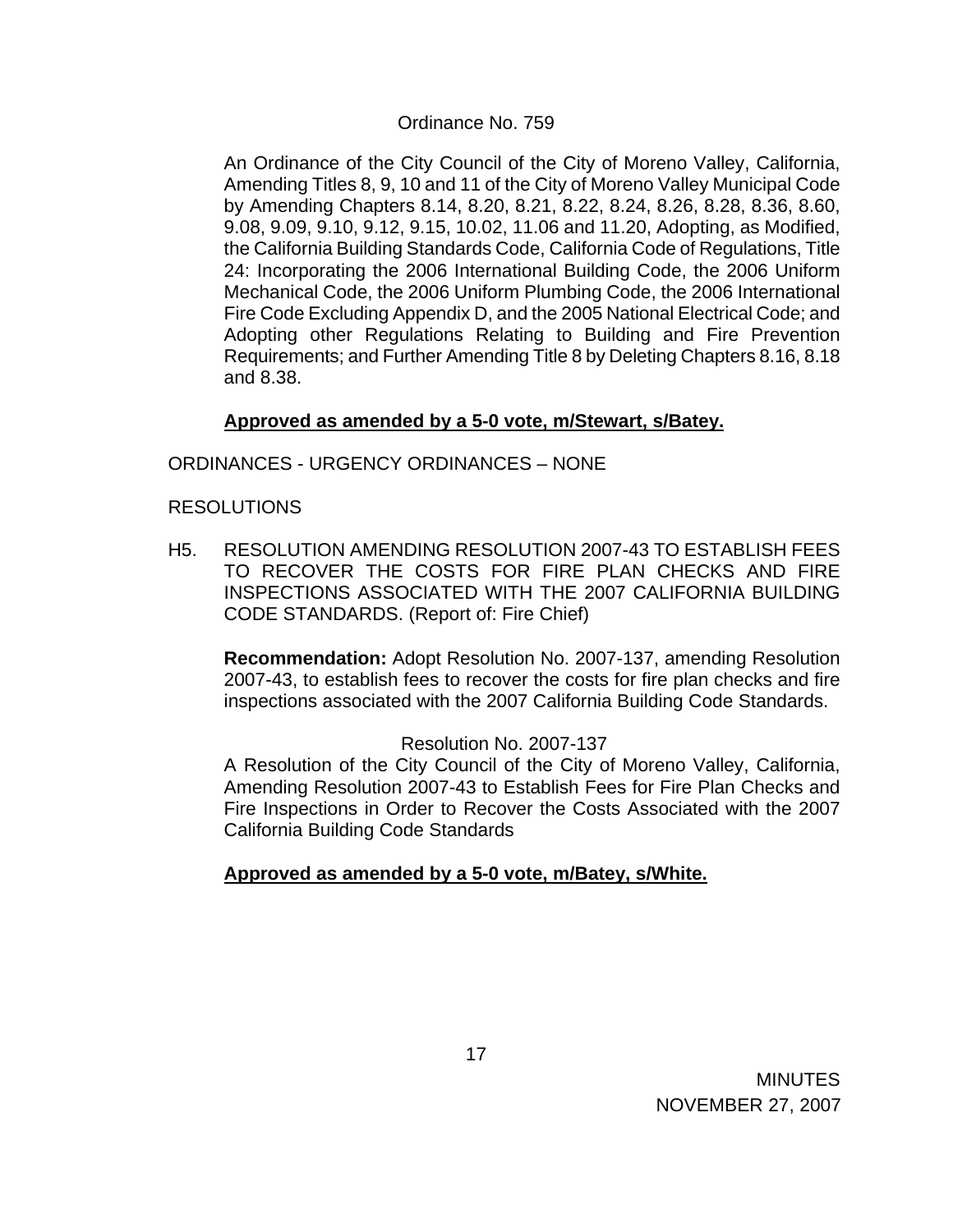# PUBLIC COMMENTS **ON ANY SUBJECT NOT ON THE AGENDA** UNDER THE JURISDICTION OF THE CITY COUNCIL ARE AS FOLLOWS:

# Tom Jerele, Sr.

1) Graffiti removal program – is very appreciative as a business man and community resident, great job; improvement areas – graffiti specifically in bathrooms in restaurants, gas stations, and retail stores; suggested creating a program to monitor and report graffiti (follow up, categorize, report to the Police Department)

# **CLOSING COMMENTS AND/OR REPORTS OF THE CITY COUNCIL, COMMUNITY SERVICES DISTRICT, OR COMMUNITY REDEVELOPMENT AGENCY**

# Council Member West

1) Thanked Eric Lewis, Traffic Engineer, for an outstanding job he has been doing since joining City staff. Recently he had a situation at Lasselle Elementary School where parents and teachers were upset about the circulation plan – Eric came up with a solution

# Council Member Stewart

- 1) Thanked Eric Lewis for his dedication and working extra hours
- 2) Noticed that one of the lowest ratings on the satisfaction survey is regulation of street vendors; noticed sweeps especially on Perris Blvd. and San Michelle; need to continue street sweeping and keep pressure for a while on a regular basis
- 3) Re public safety and more police every year Council increases the number of police officers and he hopes to keep increasing the number every year
- 4) Special enforcement program during holiday season and traffic safety programs similar to last year's; asked to keep the intersection of Frederick and Centerpointe in mind during the holiday season because of traffic congestion
- 5) Improvements on Sunnymead Blvd. from Frederick to Graham (uncovered and covered with dirt pipes in the ground) are impacting businesses. Asked for status on this

# Council Member Flickinger

- 1) Illegal vendors sweeps are very effective but hard to coordinate because many agencies are involved; need to continue them and use the information received from the residents to schedule the sweeps
- 2) Congratulated Mayor White on very successful 1<sup>st</sup> annual Golf Tournament; nice job for the library
- 3) Tonight the Council approved an ordinance changing the speed limits on 23 different streets in the City of Moreno Valley